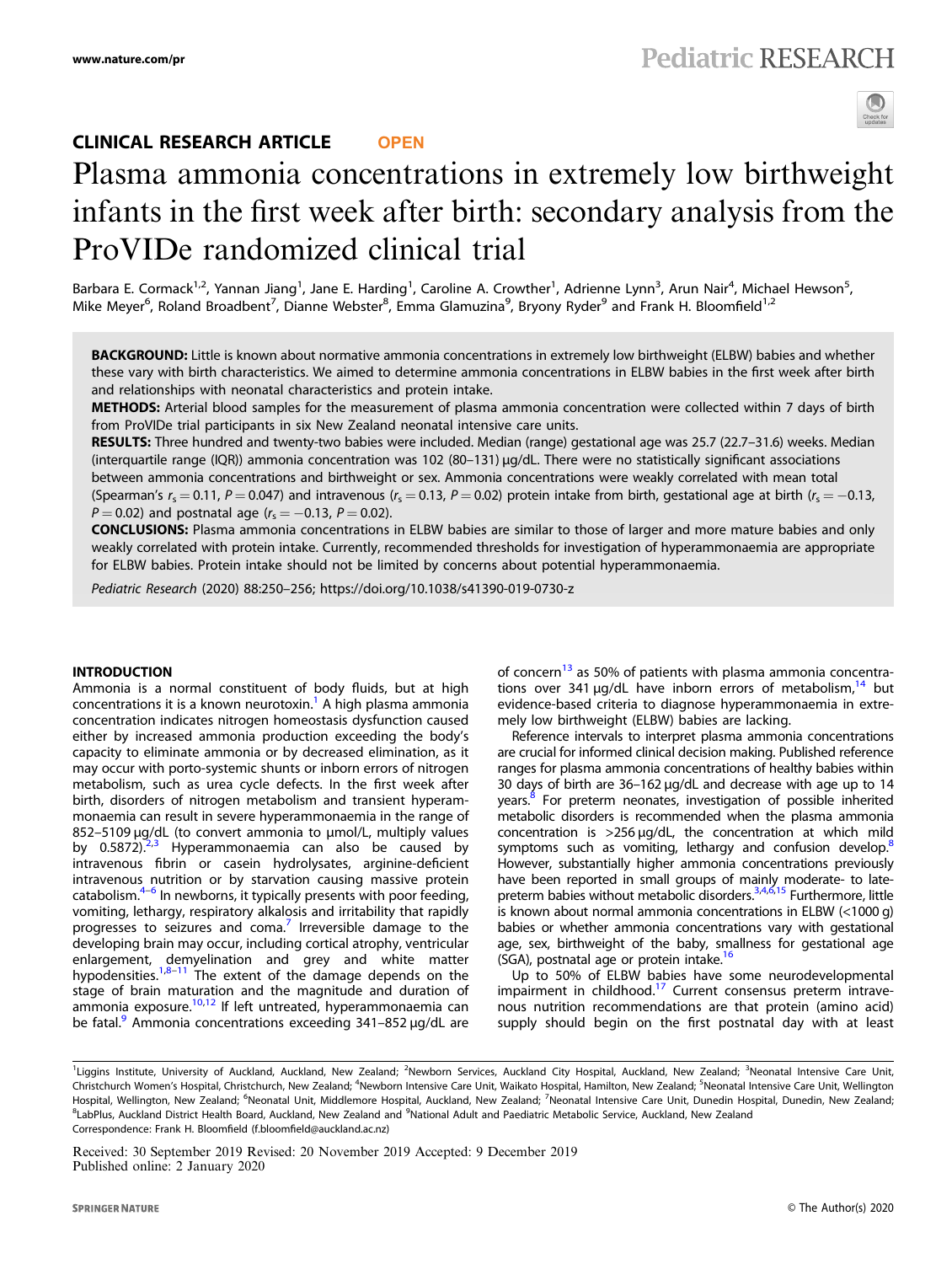251

1.5 g/kg per day to achieve an anabolic state and increase to 2.5 to 3.5 g/kg per day on day 2.<sup>[18](#page-5-0)</sup> Others recommend higher amino acid intakes to achieve fetal growth, optimal neurodevelopment and long-term health.<sup>[19](#page-5-0)</sup> However, there is concern about the ability of ELBW babies to metabolize specific amino acids, $20$  with the potential consequence that high intravenous amino acid intakes may increase ammonia to concentrations that are toxic to the developing brain contributing to less optimal neurodevelopmen-tal outcomes.<sup>[21](#page-5-0)</sup> In some institutions, this limits use of amino acids from birth. $22$  However, as ammonia concentrations are not routinely measured in neonatal care or research, it is not known to what extent the quantum and type of intravenous amino acid solution increase ammonia concentrations in ELBW babies. A critical gap therefore exists in accurate and up-to-date reference values for ELBW babies.

Our aim was to determine whether plasma ammonia concentrations in ELBW babies in the first week after birth differ from those previously published for moderately preterm and term neonates and specifically to investigate:

- 1. The relationships between plasma ammonia concentrations and gestational age at birth, birthweight, sex of the baby, SGA, postnatal age and protein intake.
- 2. Associations between early plasma ammonia concentrations and clinical outcomes assessed at 36 weeks corrected gestational age.

#### **METHODS**

This cohort comprised a subgroup of ELBW babies who participated in the ProVIDe trial (Australian New Zealand Clinical Trials Registry: ACTRN12612001084875 [https://anzctr.org.au/Trial/](https://anzctr.org.au/Trial/Registration/TrialReview.aspx?id=363124) [Registration/TrialReview.aspx?id](https://anzctr.org.au/Trial/Registration/TrialReview.aspx?id=363124)  $=$  363124), a multicentre, twoarm, double-blind, parallel, randomized, controlled trial. The Northern B Health and Disability Ethics Committee gave ethical approval for the study (No. 13/NTB/84), and each participating site had institutional approval through local institutional review processes. Informed written consent was obtained for all participants from their parents or caregivers.

The ProVIDe study protocol has been published elsewhere.<sup>[23](#page-5-0)</sup> Briefly, in addition to standard nutritional support according to each participating unit's policies, 434 ELBW participants were randomized at 1:1 ratio between April 2014 and October 2018 to receive either 1 g per day of protein as amino acid solution (TrophAmine®, B Braun Medical, Irvine, CA), or placebo (saline) administered through the umbilical arterial catheter for the first 5 days after birth. Inclusion criteria were birthweight <1000 g and placement of an umbilical arterial catheter. Exclusion criteria were: admission to neonatal intensive care more than 24 h after birth; multiple births of more than two babies; known chromosomal or genetic abnormality; congenital disorder affecting growth; inborn error of metabolism, and danger of imminent death.

The primary outcome of the trial is survival free from neurodevelopmental disability at 2 years corrected age, expected to be available in 2021. Baseline nutritional intakes were not mandated, meaning that participants in both the intervention and placebo groups received a range of protein intakes due to the differences in unit nutrition policies and the clinical decisions made for each baby, and received one of two intravenous amino acid solutions: TrophAmine®, B Braun Medical (two sites), or Primène® Baxter Healthcare Ltd, Sydney, Australia (four sites), as their standard intravenous nutrition. Protein intakes in both arms of the study were within current internationally reported ranges in observational studies. $24-30$  $24-30$  $24-30$  The subgroup reported here comprises participants admitted to the six recruiting centres within New Zealand (NZ). Nutritional intake data were collected prospectively and used to estimate mean daily intravenous, enteral and total protein intakes $31$  from birth until the end of the day the blood sample was collected, and also the mean intake on the day of sample collection. As the primary outcome for the randomized trial is at 2 years corrected age and is not complete, this analysis was conducted as a cohort without unblinding group allocation.

The data were extracted by a third party and recoded with dummy IDs to avoid unblinding study investigators. Thus, actual amino acid intakes for all babies were used in the analyses, including the additional amino acids administered through the umbilical arterial catheter in babies randomized to the intervention arm. However, the analysis of ammonia concentrations according to brand of amino acid solution administered was carried out using data from participants randomized to the placebo arm only.

An arterial blood sample for the measurement of plasma ammonia concentration was collected after the 5-day intervention ceased. If the intervention ceased earlier than day 5, the sample was taken on the day the intervention ceased. The blood sample (0.5 mL) was drawn from an indwelling umbilical artery catheter and placed in a paediatric EDTA tube, covered with ice, and immediately transported to the site laboratory. Ammonia concentrations were determined only on samples that met the local laboratory analytical criteria for collection, receipt and preparation of samples. Analysis was by quantitative enzymatic method on a Roche/Hitachi Cobas 311/501, Abbott Cobas 8000 or Roche Cobas 8000 analyser. Ammonia concentrations >256 µg/dL were reported to the ProVIDe trial data monitoring committee and neonatologist responsible for clinical care of the baby by the site investigator.

#### Statistical analysis

All participants' data were stored in a secure study database and imported to SAS version 9.4 (SAS Institute Inc., Cary, NC) for analysis. Statistical tests were two-sided at a 5% significance level. Descriptive summaries are presented using median (range) for continuous variables, and number (%) for categorical variables. Correlations between ammonia concentrations and gestational age at birth, birthweight, postnatal age at the time of sampling and protein intake were tested using Spearman's correlation coefficients with associated  $p$  values. Differences in ammonia concentrations between boys and girls, SGA babies (defined as birthweight  $<$ 10th percentile<sup>32</sup>) and those appropriate for gestational age (AGA), and for TrophAmine and Primène groups were tested using Wilcoxon's two-sample tests.

The association between ammonia concentration and the following clinical outcomes (assessed at 36 weeks corrected gestational age) were also investigated: intraventricular haemorrhage (IVH), defined as severe IVH (grade 3 or 4 defined using the grading system from Papile et al.  $^{33}$ ) chronic lung disease (need for oxygen at 36 weeks post-menstrual age or 28 days after birth if born after 32 weeks gestation); retinopathy of prematurity grades as per the International Classification of Retinopathy of Prematur-ity;<sup>[34](#page-5-0)</sup> necrotizing enterocolitis defined as Bell's stage 2 or higher;<sup>31</sup> patent ductus arteriosus (PDA) diagnosed by echocardiography needing treatment; early-onset sepsis (EOS: birth to day 7) and late-onset sepsis (LOS: beyond 7 days after birth) defined as a positive bacterial culture in cerebrospinal fluid, urine or blood with clinical signs of infection and with antibiotics for 5 or more days with the intention of treating an infection, or treatment for a shorter period if the patient died; and death prior to discharge from neonatal care. In addition, we categorized babies who did not have any of the above clinical outcomes as 'well' babies and compared ammonia concentrations in this group with the remaining babies who had one or more of the above outcomes ('unwell'). All clinical outcomes were analysed as a binary indicator of Yes or No, using multiple logistic regression models with a logit link controlling for gestational age at birth, sex and postnatal age at the time of sampling. Adjusted odds ratios (ORs), 95% confidence interval (CI), and  $p$  value are reported.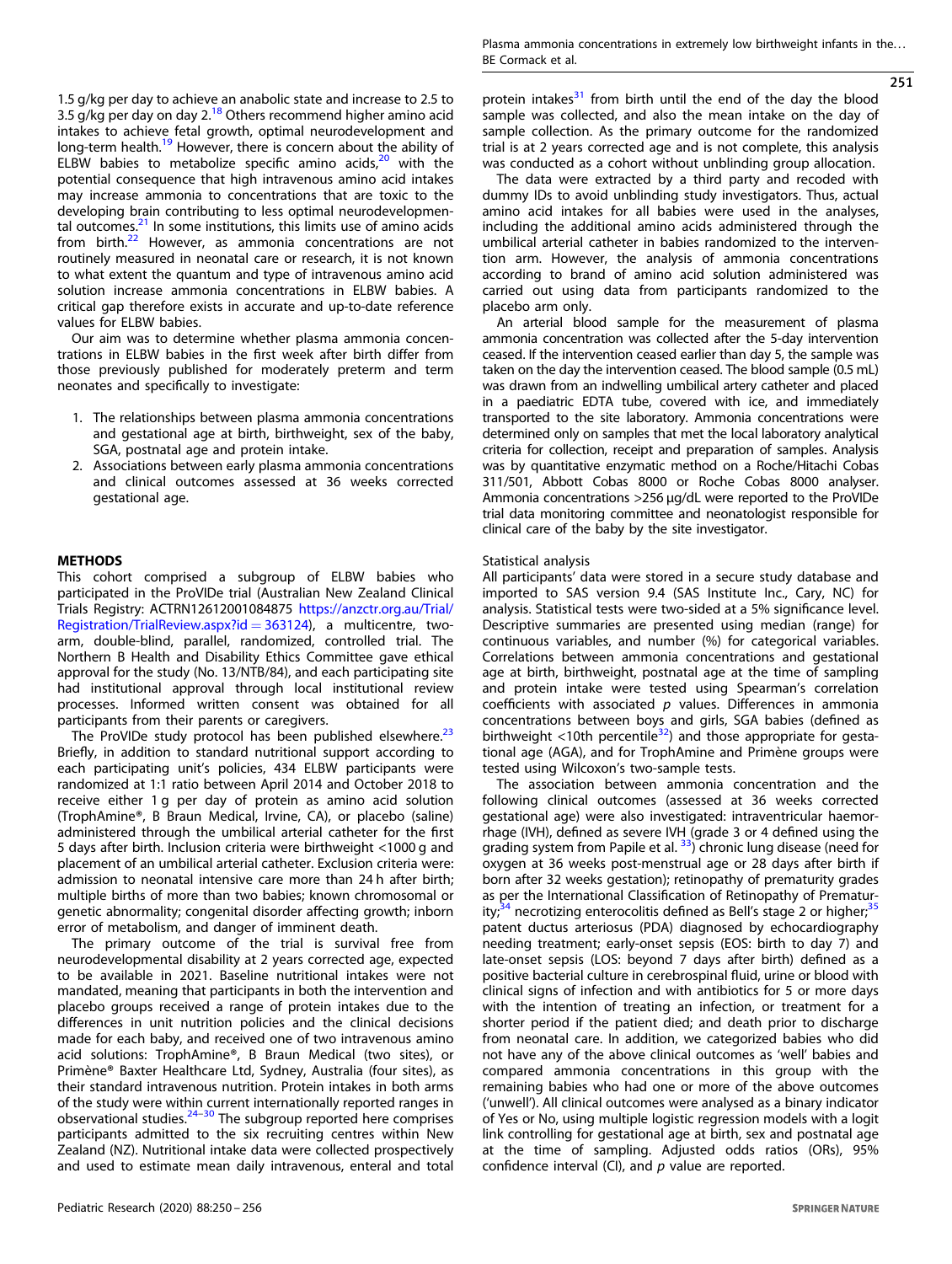Plasma ammonia concentrations in extremely low birthweight infants in the... BE Cormack et al.

# 252

#### RESULTS

Of the 434 babies randomized in the ProVIDe study, 382 (88%) were recruited in NZ hospitals. Plasma ammonia concentrations were available for 324 (85% of NZ babies). Two participants with plasma ammonia concentrations of >1400 µg/dL were considered to be in the range of metabolic pathology and were excluded.<sup>12</sup> The first was being investigated for an inborn error of metabolism when they died. No cause was found in the second case and the baby died 6 weeks later. This left samples from 322 babies for analysis. The median (range) gestation at birth was 25.7 (22.7–31.6) weeks, birthweight 783 (450–998) g, age at blood sampling 5 (2–7) days. Thirty-seven babies (12%) were SGA and 147 (46%) were boys. Most blood samples (72%) were taken on day 5 (Table 1). More babies who did not have a sample for ammonia concentration died (27.6% vs. 16.1%,  $p = 0.02$ ), but there was no difference in gestational age, SGA status or sex between babies who did not have an ammonia sample compared with those who did. The median (IQR; 95th percentile) ammonia concentration was 102 (80–131; 187) µg/dL. This is similar to the previously reported values in Fig. [1](#page-3-0). Four participants (1%) had ammonia concentrations >256 µg/dL.

Associations with GA, birthweight, time of sampling, SGA and sex Weak negative correlations were observed between ammonia concentration and gestational age at birth (Spearman's  $r_s = -0.13$ ,  $P = 0.022$  $P = 0.022$  $P = 0.022$ ), and postnatal age ( $r_s = -0.13$ ,  $P = 0.018$ ) (Fig. 2a), but there was no association between ammonia concentration and birthweight ( $r_s = 0.002$ ,  $P = 0.97$ ). The median (IQR) ammonia concentration was similar in girls and boys (102 (83–136) µg/dL vs. 101 (77–128)  $\mu q/dL$ ,  $P = 0.28$ ) and in SGA and AGA babies (104  $(75-119) \mu q/dL$  vs. 101  $(82-131) \mu q/dL$ ,  $P = 0.67$ ).

Associations with protein intake and amino acid source Total protein intake on the sample day and mean total protein intake from birth to sample day were means (SD) 3.70 (1.07) and 3.24 (0.82) g/kg per day, with only a small contribution from enteral protein intake (Table 1). There was no significant correlation between ammonia concentration and intravenous  $(r_s = 0.11, P = 0.06)$ , enteral  $(r_s = -0.08, P = 0.16)$  or total protein  $(r<sub>s</sub> = 0.08, P = 0.14)$  intakes on the day of blood sample collection. There was a weak correlation between ammonia concentration and both intravenous ( $r_s = 0.13$ ,  $P = 0.02$ , Fig. [2b](#page-4-0)) and total  $(r<sub>s</sub> = 0.11, P = 0.047)$ , but not enteral  $(r<sub>s</sub> = -0.07, P = 0.22)$ , mean daily protein intakes from birth to sample day. The median ammonia concentration was 16% higher when Primène was the amino acid source (Fig. [3](#page-4-0)).

#### Associations with clinical outcomes

Babies with a PDA had slightly higher median (IQR) ammonia concentrations (109 (85-139) µg/dL) than those babies with no PDA (99 (77–128) µg/dL,  $P = 0.01$ ). After adjustment for gestational age at birth, sex and postnatal age at the time of plasma sampling, there was a statistically, although not clinically, significant association between plasma ammonia concentrations and PDA (adjusted OR 1.10, 95% CI [1.01, 1.22],  $P = 0.03$ , that is, for every 10 µg/dL increase in ammonia concentration, the odds of PDA increase by 10%). No significant association was found between ammonia concentration and any other clinical outcomes at 36 weeks corrected gestational age. The median (IQR) plasma ammonia concentration of those who were categorized as unwell  $(n = 286, 84 (63-109) \mu g/dL)$  was similar to those who were well  $(n = 38, 83 (70-104) \mu g/dL, P = 0.87)$ . Fifty-one (16%) of the 322 babies died before discharge from neonatal intensive care. The median (IQR) plasma ammonia concentration of those who died (111 (92–150) µg/dL) was higher than those who survived (101 (77–128)  $\mu$ g/dL, P = 0.03). However, the association was no longer statistically significant after adjustment (adjusted OR 1.01; 95% CI  $[0.99, 1.02]$ ,  $P = 0.09$ ).

| Table 1.<br>Characteristics and protein intake of the study cohort. |             |
|---------------------------------------------------------------------|-------------|
| Characteristic                                                      | n(%)        |
| Postnatal age at sampling (day)                                     |             |
| 1                                                                   | 4 (1)       |
| $\overline{2}$                                                      | 16(5)       |
| 3                                                                   | 34 (11)     |
| 4                                                                   | 28 (9)      |
| 5                                                                   | 233 (72)    |
| 6                                                                   | 6(2)        |
| 7                                                                   | $1 (-1)$    |
| Died before discharge                                               | 51 (16)     |
| Male                                                                | 147 (46)    |
| Small for gestational age                                           | 37 (12)     |
| Clinical outcome                                                    |             |
| Necrotizing enterocolitis                                           | 40 (12)     |
| Early-onset sepsis                                                  | 7(2)        |
| Late-onset sepsis                                                   | 110 (34)    |
| Patent ductus arteriosus                                            | 140 (44)    |
| Intraventricular haemorrhage                                        |             |
| None                                                                | 223 (69)    |
| Grade 1                                                             | 45 (14)     |
| Grade 2                                                             | 20(6)       |
| Grade 3                                                             | 8(3)        |
| Grade 4                                                             | 21(7)       |
| Grade 5                                                             | 3(1)        |
| Chronic lung disease                                                | 208 (65)    |
| Retinopathy of prematurity                                          |             |
| None                                                                | 116 (36)    |
| Stage 1                                                             | 66 (21)     |
| Stage 2                                                             | 64 (20)     |
| Stage 3                                                             | 38 (12)     |
| Stage 4                                                             | 1 (< 1)     |
| No eye exam performed                                               | 35 (11)     |
| Missing                                                             | $2 (-1)$    |
| Mean daily protein intake (g/kg per day)                            | Mean (SD)   |
| On sample day                                                       |             |
| Intravenous                                                         | 3.41 (1.08) |
| Enteral                                                             | 0.29(0.33)  |
| Total                                                               | 3.70 (1.07) |
| From birth to sample day                                            |             |
| Intravenous                                                         | 3.10(0.81)  |
| Enteral                                                             | 0.14(0.13)  |
| Total                                                               | 3.24 (0.82) |

#### **DISCUSSION**

We found that ammonia concentrations in ELBW babies are similar to those of the predominantly larger preterm and term babies previously reported and summarized in Fig. [1.](#page-3-0) There was no effect of birthweight on ammonia concentration in our ELBW cohort, and the effect of protein intakes within, or even above, currently recommended ranges on plasma ammonia concentrations is minimal. Indeed, the weakly negative correlation between ammonia concentration and postnatal age supports the finding of minimal or no effect of protein intake, because current standard neonatal nutrition practice at all the sites is to gradually increase protein intake from days 2 to 5 after birth.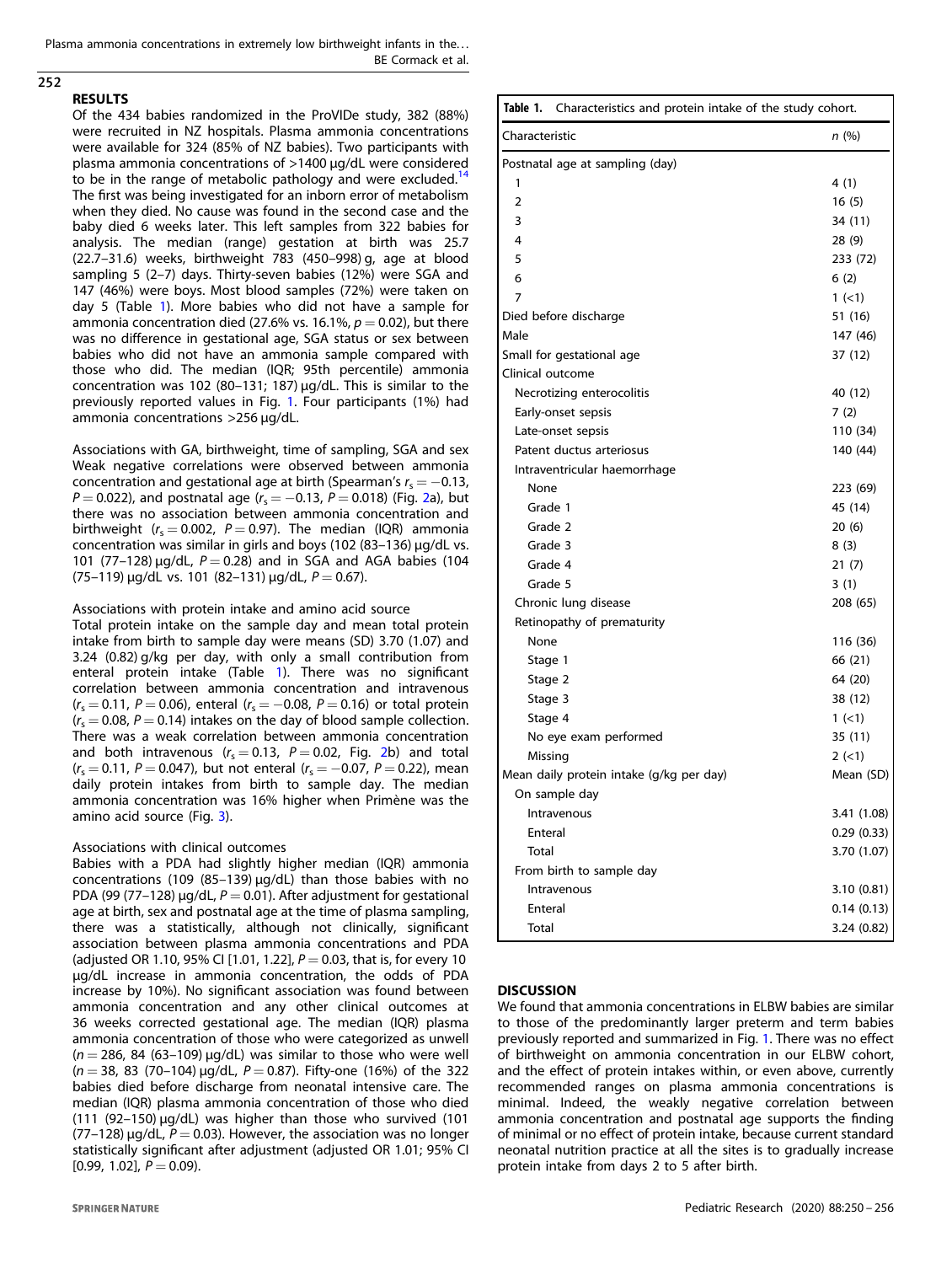Plasma ammonia concentrations in extremely low birthweight infants in the... BE Cormack et al.

253

<span id="page-3-0"></span>

**Fig. 1 Published ammonia concentrations in newborn babies.** Plasma ammonia concentrations reported in previous publications and in our<br>study (N = 322) for preterm (**a**) and term-born (**b**) babies 1958–2008, in order of lo acids  $+$  glucose) $^{39}$ , f our study, **g** Rivera (glucose alone) $^{39}$ , h Yalcin $^{43}$ , i Sanchez $^{15}$ , i Shohat $^{38}$ , k Thomas (Travasol) $^{6}$ , I Blanco<sup>40</sup>, m Beddis $^{3}$ , n Seashore $^{34}$ , o Thomas<sup>6</sup> (FreAmine II). Term: p Batshaw (AGA)<sup>46</sup>, q Rubaltelli (SGA)<sup>30</sup>, r Yalcin<sup>43</sup>, s Clemmens<sup>45</sup>, t Oberholzer<sup>46</sup>, u Rubaltelli (AGA)<sup>30</sup>, v Seashore<sup>34</sup>.  $\mapsto$  show mean (dot) and whiskers show standard deviation,  $\mapsto$  -  $\mapsto$  show mean and range and  $\mapsto$  -  $\mapsto$  show range only. Dot size indicates size of the study,  $\bullet$  <20 participants,  $\bullet$  20–50 participants,  $\vdash \Box$  our study.

To our knowledge, this is the largest published dataset of neonatal plasma ammonia concentrations for ELBW babies. Previous studies over the past 60 years have had small sample sizes and reported wide variation in ammonia concentrations (Fig. 1). This is likely due to differences in procedures for collecting and preserving specimens, types of laboratory tests and in the blood sampled, that is, venous, arterial or capillary.<sup>[36](#page-5-0)</sup> The measurement of plasma ammonia concentration is greatly influenced by both pre-analytical and analytic delays after collection, which may lead to falsely high results.<sup>[37,38](#page-5-0)</sup> In particular, ammonia concentration increases spontaneously in blood after collection and is stable for <15 min at  $4^{\circ}$ C.<sup>[39](#page-5-0)</sup>

The previous studies of ammonia concentrations shown in Fig. 1 mostly predate modern neonatal intensive care. One of the few studies of ELBW babies reported ammonia concentrations >153 µg/ dL in five of nine ventilated babies and higher maximum ammonia concentrations compared with our findings, but this was in the early era (1978) of neonatal intensive care.<sup>15</sup> Other studies of preterm and low birthweight babies from this era reported ammonia concentra-<br>tions >170 and as high as 313 µg/dL.<sup>[36,40,41](#page-5-0)</sup> Prior to the introduction of crystalline amino acid solutions, the fibrin or casein hydrolysates used as the nitrogen source for intravenous nutrition solutions contained significant amounts of preformed ammonia, which may, at least partially, explain the higher ammonia concentrations in<br>these early studies.<sup>[4](#page-5-0)–[6,42](#page-5-0)</sup> Subsequent changes in nutritional management, such as the use of expressed breastmilk and wheypredominant rather than casein-predominant infant formula, the quantity of protein in enteral feeds, $43$  amount and timing of intravenous amino acid administration,[6,40,44](#page-5-0) and a more aggressive approach to initiation and advancement of enteral feeding may also

significantly lower ammonia concentrations in the TrophAmine cohort compared with the Primène cohort may be due to differences in amino acid profiles between these two solutions. For instance, arginine, deficiency of which has previously been associated with hyperammonaemia, $5,47$  is 43% higher in TrophAmine than Primène. In our cohort, both gestational age at birth and postnatal age had a small negative effect on plasma ammonia concentration. One other small study in moderate- to late-preterm babies found a negative correlation between ammonia concentration and gestational age at birth.<sup>[48](#page-6-0)</sup> Others have found no effect of gestational age in very low birthweight babies. $41$  In contrast to our cohort, a negative correlation with postnatal age has previously been reported in both preterm $41$  and term babies. $49$ 

> As previously reported by others in term babies, $50$  we found no effect of birthweight or sex on ammonia concentrations. In our study, mean ammonia concentrations of SGA and AGA babies were similar as found by others in low birthweight babies.<sup>51</sup> One small study has reported lower ammonia concentrations in SGA babies.<sup>48</sup> Inconsistency in these results is likely due to the small sample sizes in previous studies.

> have contributed to lower ammonia concentrations in our cohort compared with previously reported results.<sup>45</sup> However, ammonia concentrations >153 µg/dL also have been reported more recently. In a 2008 study of 61 babies, Blanco et al. $21$  reported nine babies with a blood urea nitrogen >60 mg/dL had peak ammonia concentrations in the first week ranging from 165 to 210 µg/dL with intravenous protein intakes of 2.5 to  $4$  g/kg per day.<sup>21</sup> In our study, a few ammonia concentrations were also in this range but the consequences of this, if any, are currently unknown.<sup>[46](#page-5-0)</sup> The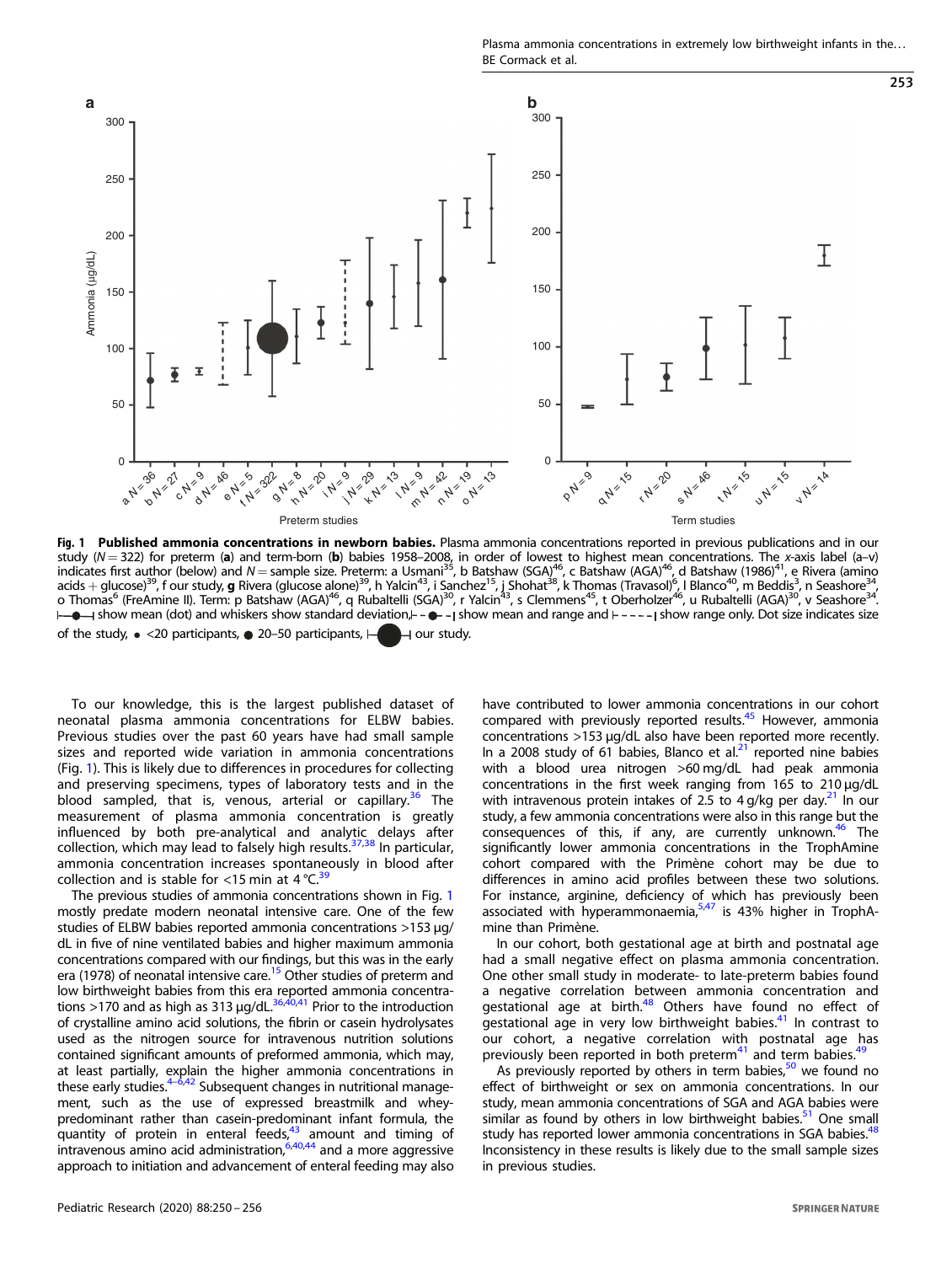<span id="page-4-0"></span>Plasma ammonia concentrations in extremely low birthweight infants in the... BE Cormack et al.



Fig. 2 Plasma ammonia concentrations in the first week after birth. Correlation between plasma ammonia concentration and postnatal age at the time of blood sampling (a) and mean daily intravenous protein intake from birth to sample day (b).



Fig. 3 Comparison of plasma ammonia concentration between the two amino acid brands (Wilcoxon's two-sample test). Data are represented as Tukey's boxplots, with the bottom and the top of the box representing the first and third quartiles; the band inside the box, the median; the whiskers,  $1.5\times$  the interquartile range; and the circles, outliers.

It has been previously suggested that there may be an association between some clinical outcomes and plasma ammonia concentrations. A high plasma ammonia concentration has been shown to increase intracranial pressure in rhesus monkeys, and both anoxia and shock have been shown to elevate the ammonia concentration in isolated nervous tissue in animals.<sup>[52](#page-6-0)</sup> Hyperammonaemia in babies has been reported after perinatal asphyxia<sup>[53](#page-6-0)</sup> and therefore hypoxia due to respiratory distress syndrome might contribute to elevated plasma ammonia concentrations. We found no correlation between any of these clinical outcomes and plasma ammonia concentrations in this large of cohort of ELBW babies. However, babies with a PDA had significantly higher unadjusted and adjusted ammonia concentrations, although the effect size is small. To our knowledge, this has not been reported by others and might be explained by a patent ductus venosus in addition to a PDA. Our finding in unadjusted, but not adjusted, analyses that babies who died prior to discharge had higher ammonia concentrations in the first week after birth than those who survived to discharge needs verification in further studies.

#### LIMITATIONS

A potential weakness is that samples were analysed at different sites and taken over the first 5 days after birth, although the majority were on day 5.

#### **CONCLUSION**

This is a unique dataset of normal plasma ammonia concentrations in a cohort of ELBW babies receiving a range of protein intakes up to 5 g/kg per day. The sample size is large in comparison with previous studies and the participants originate from six different NZ sites with laboratories using the same method of ammonia analysis. Hence, plasma ammonia concentrations are generalizable to ELBW populations outside NZ. We conclude that currently recommended thresholds for investigation of hyperammonaemia are appropriate for ELBW babies and concerns that protein intakes at the upper end of recommended ranges lead to hyperammonaemia are unfounded.

#### ACKNOWLEDGEMENTS

We thank all the babies and their families for being part of the ProVIDe study; the newborn services staff at Auckland City Hospital, Auckland, Middlemore Hospital, Auckland, Waikato Hospital, Hamilton, Wellington Hospital, Wellington, Christchurch Women's Hospital, Christchurch and Dunedin Hospital, Dunedin in New Zealand for their support, recruitment and oversight of data collection; Deborah Harris, Sabine Huth, Aiza de Monteverde, Audrey Yu, Cristina Tapnio, Nicola Streifler, Stephanie Edwards, Rebecca Sisterson, Kimberly Akehurst, Mel Gibson, Natalie Wilkes, Carole Spencer, Trish Graham, Nicola Ellis and Frances McCaffrey; the ProVIDe trial Steering Group: Frank Bloomfield (Chair), Caroline Crowther, Jane Harding, Yannan Jiang, Barbara Cormack and Coila Bevan, Data Monitoring Committee: Peter Davis (Chair), Greg Gamble, David Knight and Maria Makrides; the Safety Monitoring Committee: Carl Kuschel (Chair) Brian Darlow and Chris McKinley; Trial Co-ordinators: Ellen Campbell, Kelly Fredell and Isabelle Lee; Programming and Database Development: Safayet Hossin, Karen Frost and Rajesh Kumar Shah and members of the ProVIDe data team who assisted with data entry and analyses: Grace McKnight and Jess Wilson. The ProVIDe study was funded by the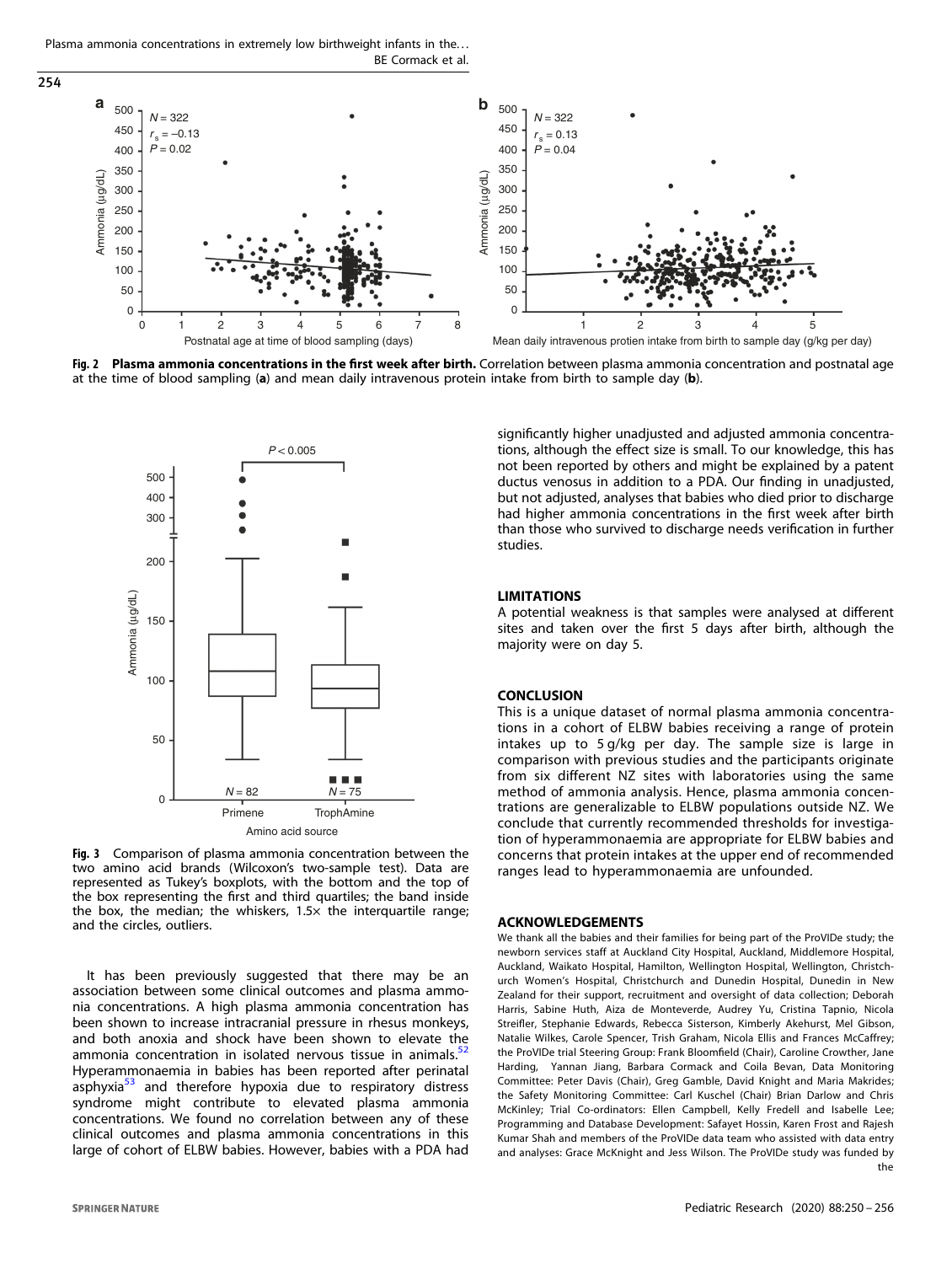<span id="page-5-0"></span>New Zealand Health Research Council (<http://www.hrc.govt.nz>; 14/174), Cure Kids ([www.curekids.org.nz](http://www.curekids.org.nz); 3550 and 3580), Lotteries Grants Board ([http://www.](http://www.communitymatters.govt.nz) [communitymatters.govt.nz;](http://www.communitymatters.govt.nz) 3705291),  $A + Trust$  ([www.adhb.govt.nz](http://www.adhb.govt.nz);  $A + 5854$ ); Gravida: National Centre for Growth and Development and the Nurture Foundation. B.E.C. was supported by a Gravida: National Centre for Growth and Development Scholarship, Neige Todhunter Award, Yvonne A M Smith Charitable Trust grant, philanthropic donations to Liggins Institute and the Starship Foundation.

#### AUTHOR CONTRIBUTIONS

Substantial contributions to conception and design, acquisition of data, or analysis and interpretation of data: B.E.C., F.H.B., Y.J., J.E.H., C.A.C., M.M., A.N., M.H., A.L., R.B. and Y.J. Drafting the article or revising it critically for important intellectual content: B.E.C., F.H.B., Y.J., J.E.H., C.A.C., M.M., A.N., M.H., A.L., R.B., Y.J., M.M., A.N., M.H., A.L., R.B., D.W., E.G. and B.R.

#### ADDITIONAL INFORMATION

The online version of this article ([https://doi.org/10.1038/s41390-019-0730-z\)](https://doi.org/10.1038/s41390-019-0730-z) contains supplementary material, which is available to authorized users.

Competing interests: The authors declare no competing interests.

Publisher's note Springer Nature remains neutral with regard to jurisdictional claims in published maps and institutional affiliations.

#### **REFERENCES**

- 1. Auron, A. & Brophy, P. D. Hyperammonemia in review: pathophysiology, diagnosis, and treatment. Pediatr. Nephrol. 27, 207–222 (2012).
- 2. Ballard, R. A. et al. Transient hyperammonemia of the preterm infant. N. Engl. J. Med. 299, 920–925 (1978).
- 3. Beddis, I. R., Hughes, E. A., Rosser, E. & Fenton, J. C. Plasma ammonia levels in newborn infants admitted to an intensive care baby unit. Arch. Dis. Child 55, 516–520 (1980).
- 4. Johnson, J. D., Albritton, W. L. & Sunshine, P. Hyperammonemia accompanying parenteral nutrition in newborn infants. J. Pediatr. 81, 154–161 (1972).
- 5. Heird, W. C., Nicholson, J. F., Driscoll, J. M. Jr., Schullinger, J. N. & Winters, R. W. Hyperammonemia resulting from intravenous alimentation using a mixture of synthetic l-amino acids: a preliminary report. J. Pediatr. 81, 162-165 (1972).
- 6. Thomas, D. W. et al. Hyperammonemia in neonates receiving intravenous nutrition. J. Parenter. Enter. Nutr. 6, 503–506 (1982).
- 7. Haberle, J. Clinical practice: the management of hyperammonemia. Eur. J. Pediatr. 170, 21–34 (2011).
- 8. Wright, K. Guidelines for the Investigation of Hyperammonemia. MetBio. United Kingdom National Metabolic Biochemistry Network. (2013) [http://www.metbio.](http://www.metbio.net/docs/MetBio-Guideline-UMUF338839-23-07-2013.pdf) [net/docs/MetBio-Guideline-UMUF338839-23-07-2013.pdf.](http://www.metbio.net/docs/MetBio-Guideline-UMUF338839-23-07-2013.pdf)
- 9. Gropman, A. L., Summar, M. & Leonard, J. V. Neurological implications of urea cycle disorders. J. Inherit. Metab. Dis. 30, 865–879 (2007).
- 10. Enns, G. M. Neurologic damage and neurocognitive dysfunction in urea cycle disorders. Semin. Pediatr. Neurol. 15, 132–139 (2008).
- 11. Tuchman, M. et al. Cross-sectional multicenter study of patients with urea cycle disorders in the United States. Mol. Genet. Metab. 94, 397–402 (2008).
- 12. Bachmann, C., Braissant, O., Villard, A. M., Boulat, O. & Henry, H. Ammonia toxicity to the brain and creatine. Mol. Genet. Metab. 81(Suppl. 1), S52–S57 (2004).
- 13. Braissant, O., McLin, V. A. & Cudalbu, C. Ammonia toxicity to the brain. J. Inherit. Metab. Dis. 36, 595–612 (2013).
- 14. Chow, S. L. et al. The significance of a high plasma ammonia value. Arch. Dis. Child 89, 585–586 (2004).
- 15. Sanchez, R. et al. Hyperammonemia in low birthweight infants. Pediatr Res. 12, 534 (1978).
- 16. de Boo, H. A. & Harding, J. E. Protein metabolism in preterm infants with particular reference to intrauterine growth restriction. Arch. Dis. Child Fetal Neonatal Ed. 92, F315–F319 (2007).
- 17. Moore, T. et al. Neurological and developmental outcome in extremely preterm children born in England in 1995 and 2006: the EPICure studies. BMJ 345, e7961 (2012).
- 18. van Goudoever, J. B., Carnielli, V., Darmaun, D., Sainz & de Pipaon, M. ESPGHAN/ ESPEN/ESPR/CSPEN guidelines on pediatric parenteral nutrition: amino acids. Clin. Nutr. 37, 2315–2323 (2018).
- 19. Hay, W. W. Jr. Nutritional support strategies for the preterm infant in the neonatal intensive care unit. Pediatr. Gastroenterol. Hepatol. Nutr. 21, 234–247 (2018).

## 255

- 20. Hay, W. W. Jr. Nutritional requirements of extremely low birthweight infants. Acta Paediatr. Suppl. 402, 94–99 (1994).
- 21. Blanco, C. L., Falck, A., Green, B. K., Cornell, J. E. & Gong, A. K. Metabolic responses to early and high protein supplementation in a randomized trial evaluating the prevention of hyperkalemia in extremely low birth weight infants. J. Pediatr. 153, 535–540 (2008).
- 22. Lapillonne, A. & Kermorvant-Duchemin, E. A systematic review of practice surveys on parenteral nutrition for preterm infants. J. Nutr. 143, 2061S-2065S (2013).
- 23. Bloomfield, F. H. et al. The ProVIDe study: the impact of protein intravenous nutrition on development in extremely low birthweight babies. BMC Pediatr. 15, 100 (2015).
- 24. Moltu, S. J. et al. Enhanced feeding and diminished postnatal growth failure in very-low-birth-weight infants. J. Pediatr. Gastroenterol. Nutr. 58, 344–351 (2014).
- 25. Cormack, B. E. & Bloomfield, F. H. Increased protein intake decreases postnatal growth faltering in ELBW babies. Arch. Dis. Child Fetal Neonatal Ed. 98, F399–F404  $(2013)$
- 26. Bolisetty, S. et al. Improved nutrient intake following implementation of the consensus standardised parenteral nutrition formulations in preterm neonates-a before-after intervention study. BMC Pediatr. 14, 309 (2014).
- 27. Can, E. et al. Effects of aggressive parenteral nutrition on growth and clinical outcome in preterm infants. Pediatr. Int. 54, 869–874 (2012).
- 28. Loui, A. & Buhrer, C. Growth of very low birth weight infants after increased amino acid and protein administration. J. Perinat. Med. 41, 735–741 (2013).
- 29. Rochow, N. et al. A nutritional program to improve outcome of very low birth weight infants. Clin. Nutr. 31, 124-131 (2012).
- 30. Senterre, T. & Rigo, J. Optimizing early nutritional support based on recent recommendations in VLBW infants and postnatal growth restriction. J. Pediatr. Gastroenterol. Nutr. 53, 536-542 (2011).
- 31. Boyce, C. et al. Preterm human milk composition: a systematic literature review. Br. J. Nutr. 116, 1033–1045 (2016).
- 32. Fenton, T. R. & Kim, J. H. A systematic review and meta-analysis to revise the Fenton growth chart for preterm infants. BMC Pediatr. 13, 59 (2013).
- 33. Papile, L. A., Burstein, J., Burstein, R. & Koffler, H. Incidence and evolution of subependymal and intraventricular hemorrhage: a study of infants with birth weights less than 1,500 gm. J. Pediatr. 92, 529-534 (1978).
- 34. International Committee for the Classification of Retinopathy of Prematurity. The international classification of retinopathy of prematurity revisited. Arch. Ophthalmol. 123, 991-999 (2005).
- 35. Bell, M. J. et al. Neonatal necrotizing enterocolitis. Therapeutic decisions based upon clinical staging. Ann. Surg. 187, 1–7 (1978).
- 36. Rubaltelli, F. F., Formentin, P. A. & Tato, L. Ammonia nitrogen, urea and uric acid blood levels in normal and hypodystrophic newborns. Biol. Neonate 15, 129–134 (1970).
- 37. Hashim, I. A. & Cuthbert, J. A. Elevated ammonia concentrations: potential for pre-analytical and analytical contributing factors. Clin. Biochem. 47, 233–236 (2014).
- 38. Oberholzer, V. G., Schwarz, K. B., Smith, C. H., Dietzler, D. N. & Hanna, T. L. Microscale modification of a cation-exchange column procedure for plasma ammonia. Clin. Chem. 22, 1976–1981 (1976).
- 39. Howanitz, J. H., Howanitz, P. J., Skrodzki, C. A. & Iwanski, J. A. Influences of specimen processing and storage conditions on results for plasma ammonia. Clin. Chem. 30, 906–908 (1984).
- 40. Seashore, J. H., Seashore, M. R. & Riely, C. Hyperammonemia during total parenteral nutrition in children. J. Parenter. Enter. Nutr. 6, 114-118 (1982).
- 41. Usmani, S. S., Cavaliere, T., Casatelli, J. & Harper, R. G. Plasma ammonia levels in very low birth weight preterm infants. J. Pediatr. 123, 797–800 (1993).
- 42. Ghadimi, H., Abaci, F., Kumar, S. & Rathi, M. Biochemical aspects of intravenous alimentation. Pediatrics 48, 955–965 (1971).
- 43. Raiha, N. C., Heinonen, K., Rassin, D. K. & Gaull, G. E. Milk protein quantity and quality in low-birthweight infants: I. Metabolic responses and effects on growth. Pediatrics 57, 659–684 (1976).
- 44. Shohat, M., Wielunsky, E. & Reisner, S. H. Plasma ammonia levels in preterm infants receiving parenteral nutrition with crystalline L-amino acids. J. Parenter. Enter. Nutr. 8, 178–180 (1984).
- 45. Rivera, A. Jr., Bell, E. F. & Bier, D. M. Effect of intravenous amino acids on protein metabolism of preterm infants during the first three days of life. Pediatr. Res. 33, 106–111 (1993).
- 46. Batshaw, M. L. et al. Neurologic outcome in premature infants with transient asymptomatic hyperammonemia. J. Pediatr. 108, 271–275 (1986).
- 47. Batshaw, M. L., Wachtel, R. C., Thomas, G. H., Starrett, A. & Brusilow, S. W. Arginineresponsive asymptomatic hyperammonemia in the premature infant. J. Pediatr. 105, 86–91 (1984).